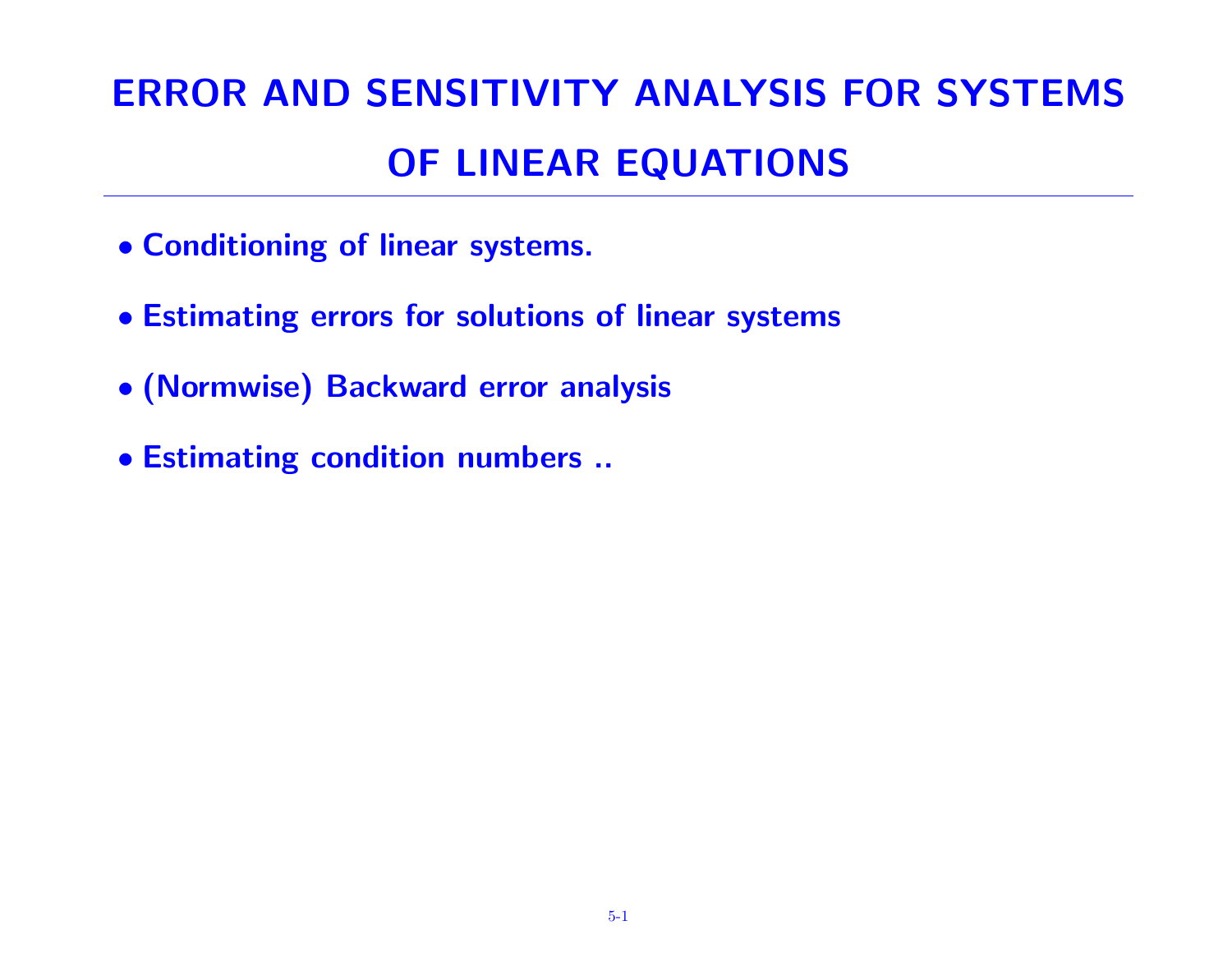# Perturbation analysis for linear systems  $(Ax = b)$

Question addressed by perturbation analysis: determine the variation of the solution  $x$  when the data, namely  $A$  and  $b$ , undergoes small variations. Problem is Ill-conditioned if small variations in data cause very large variation in the solution.

#### Setting:

We perturb  $\bm{A}$  into  $\bm{A}+\bm{E}$  and  $\bm{b}$  into  $\bm{b}+\bm{e_b}$ . Can we bound the resulting change (perturbation) to the solution?

Preparation: We begin with a lemma for a simple case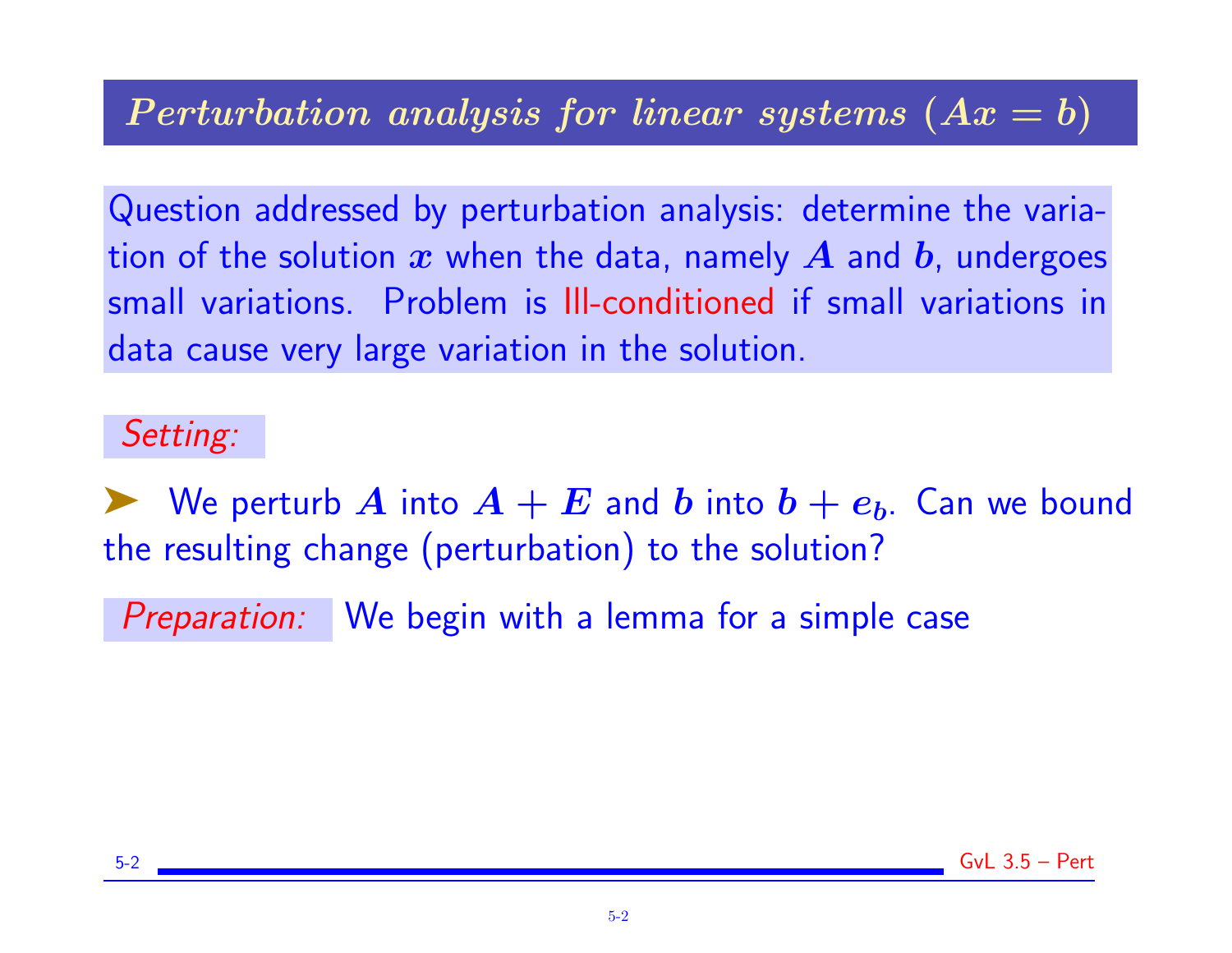#### Rigorous norm-based error bounds

$$
\text{LEMMA:} \quad \text{If } ||E|| < 1 \text{ then } I - E \text{ is nonsingular and} \\
|| (I - E)^{-1} || \le \frac{1}{1 - ||E||}
$$

Proof is based on following 5 steps

- a) Show: If  $||E|| < 1$  then  $I E$  is nonsingular
- b) Show:  $(I E)(I + E + E^2 + \cdots + E^k) = I E^{k+1}.$
- c) From which we get:

$$
(I-E)^{-1}=\sum_{i=0}^k E^i + (I-E)^{-1}E^{k+1} \to
$$

5-3 GvL 3.5 – Pert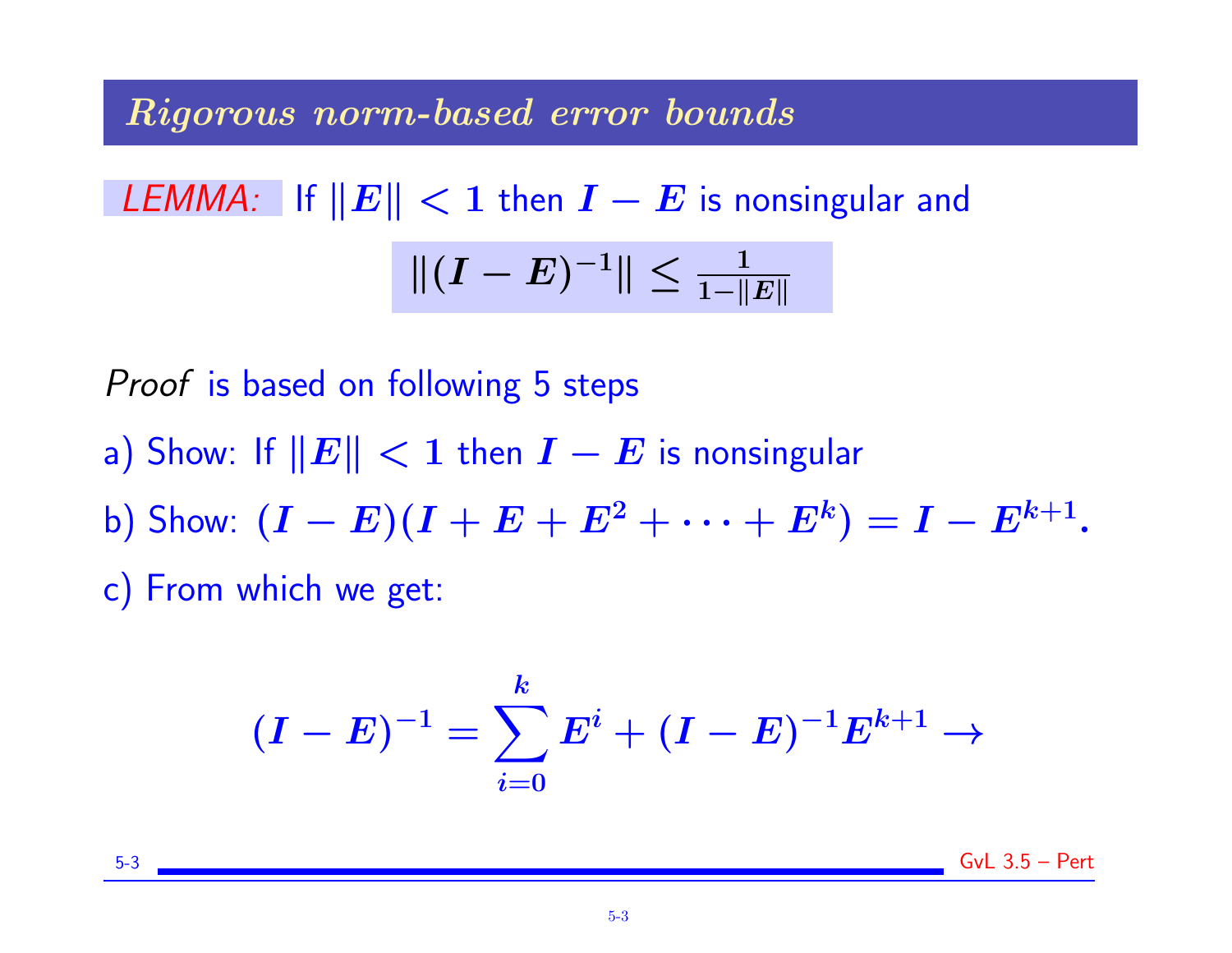## d)  $(\boldsymbol{I}-\boldsymbol{E})^{-1} = \lim_{k\rightarrow \infty} \sum_{i=0}^k \boldsymbol{E}^i.$  We write this as  $(I - E)^{-1} = \sum$ ∞  $i$ =0  $\bm{E^i}$

e) Finally:

$$
\begin{aligned} \|(I-E)^{-1}\|&=\left\|\lim_{k\rightarrow\infty}\sum_{i=0}^k E^i\right\|=\lim_{k\rightarrow\infty}\left\|\sum_{i=0}^k E^i\right\|\\ &\leq \lim_{k\rightarrow\infty}\sum_{i=0}^k\left\|E^i\right\|\leq \lim_{k\rightarrow\infty}\sum_{i=0}^k\|E\|^i\\ &\leq \frac{1}{1-\|E\|}\end{aligned}
$$

5-4 GvL 3.5 – Pert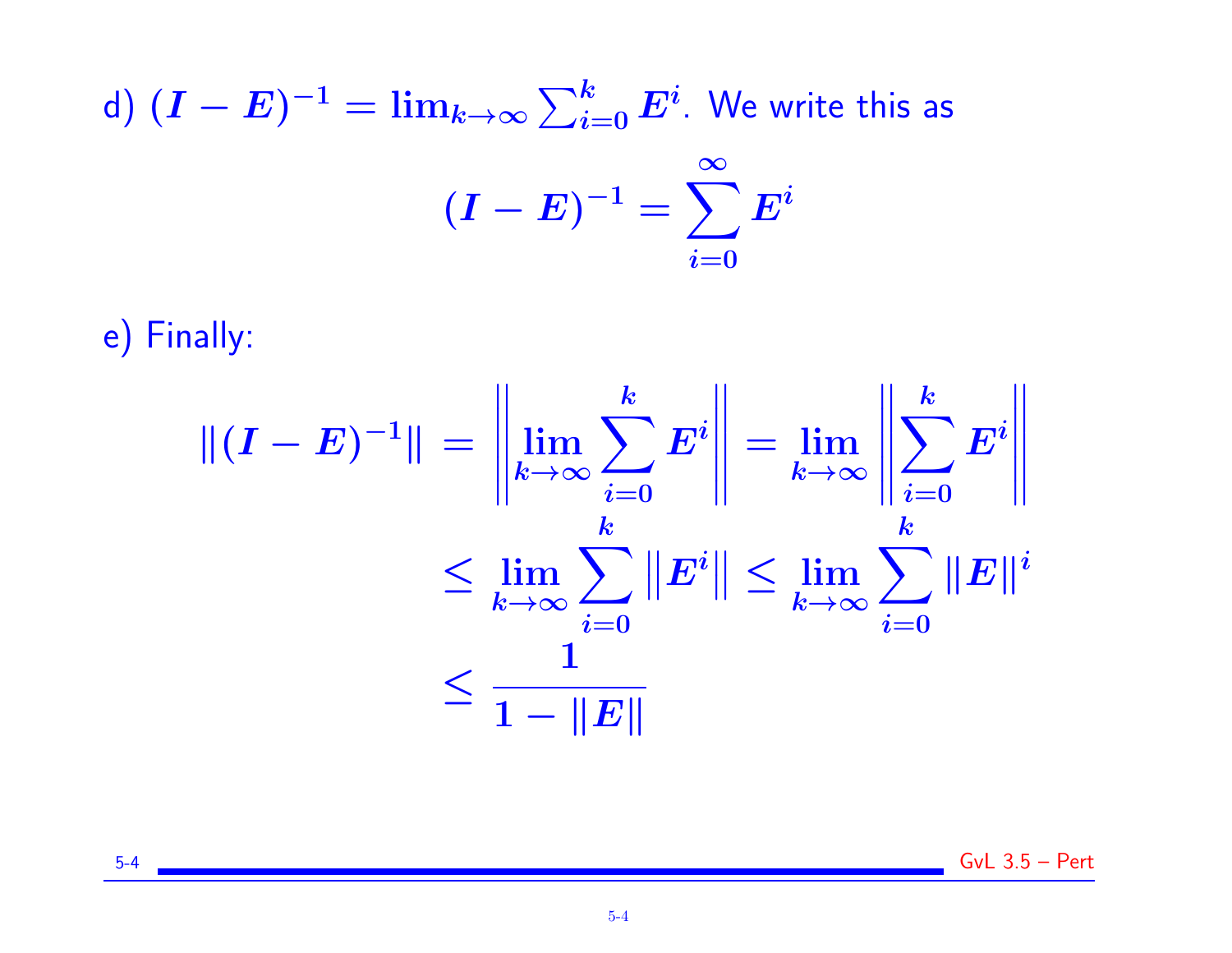# ◆ Can generalize result:

LEMMA: If  $A$  is nonsingular and  $\|A^{-1}\|$   $\|E\| < 1$  then  $A + E$ is non-singular and

$$
\|(A+E)^{-1}\| \leq \frac{\|A^{-1}\|}{1-\|A^{-1}\|\,\|E\|}
$$

Proof is based on relation  $A + E = A(I + A^{-1}E)$  and use of previous lemma.

➤ Now we can prove the main theorem:

THEOREM 1: Assume that  $(A + E)y = b + e_b$  and  $Ax = b$ and that  $||A^{-1}|| ||E|| < 1$ . Then  $A + E$  is nonsingular and  $\|x - y\|$  $\Vert x \Vert$ ≤  $||A^{-1}|| ||A||$  $1 - \|A^{-1}\| \|E\|$  $\|E\|$  $\|A\|$  $+$  $\|e_b\|$  $\|b\|$  $\setminus$ 

 $5-5$  Gyl  $3.5 -$  Pert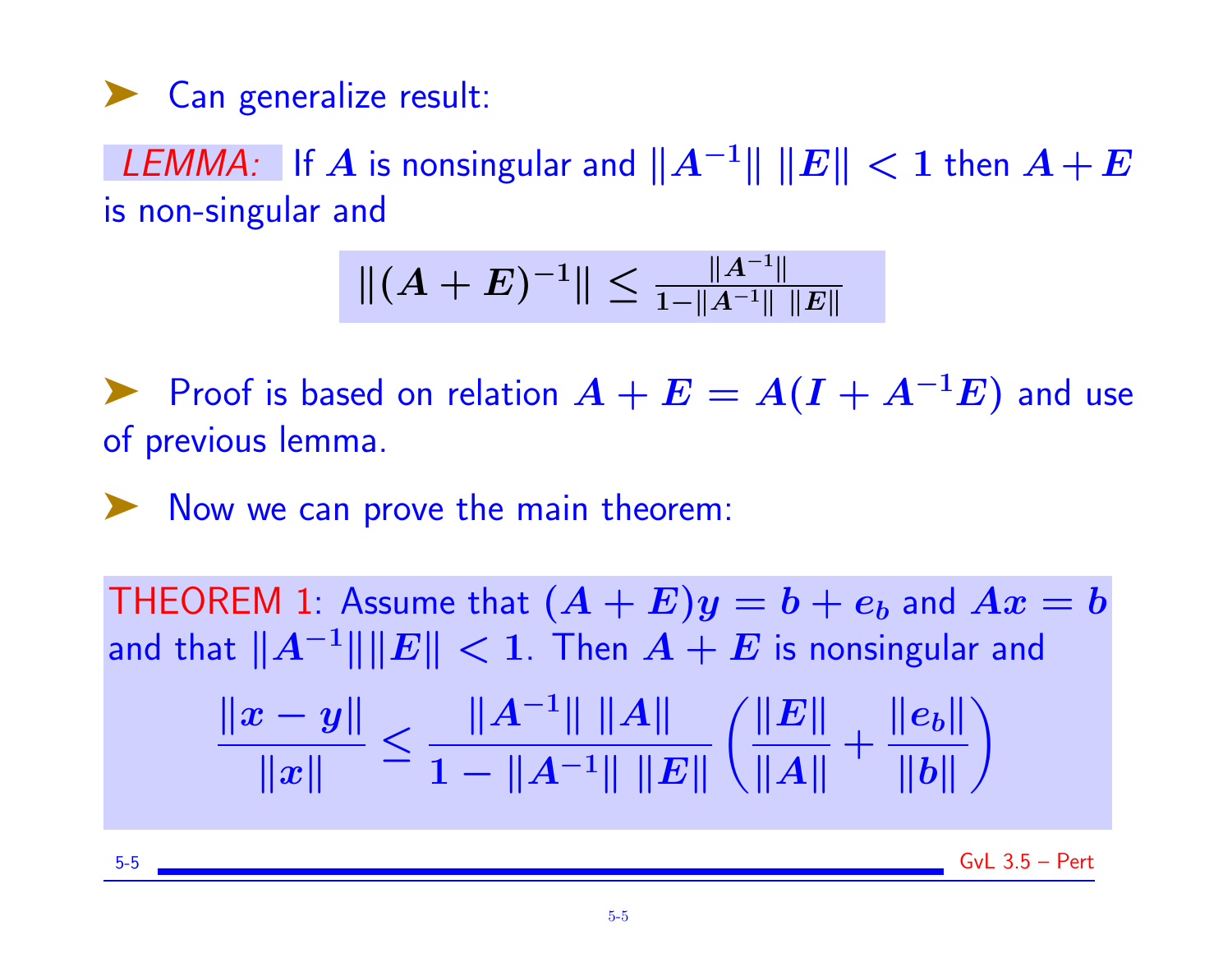Proof: From  $(A + E)y = b + e_b$  and  $Ax = b$  we get  $(A + E)(y - x) = e_b - Ex$ . Hence:

$$
y-x=(A+E)^{-1}(e_b-Ex)
$$

Taking norms  $\rightarrow \Vert y-x \Vert \leq \Vert (A+E)^{-1} \Vert \left[ \Vert e_b \Vert + \Vert E \Vert \Vert x \Vert \right]$ Dividing by  $||x||$  and using result of lemma

$$
\frac{\|y - x\|}{\|x\|} \le \| (A + E)^{-1} \| [\|e_b\| / \|x\| + \|E\| ]
$$
  
\n
$$
\le \frac{\|A^{-1}\|}{1 - \|A^{-1}\| \|E\|} [\|e_b\| / \|x\| + \|E\| ]
$$
  
\n
$$
\le \frac{\|A^{-1}\| \|A\|}{1 - \|A^{-1}\| \|E\|} [\frac{\|e_b\|}{\|A\| \|x\|} + \frac{\|E\|}{\|A\|} ]
$$
  
\nResult follows by using inequality  $||A|| \|x|| \ge ||b|| ...$  QED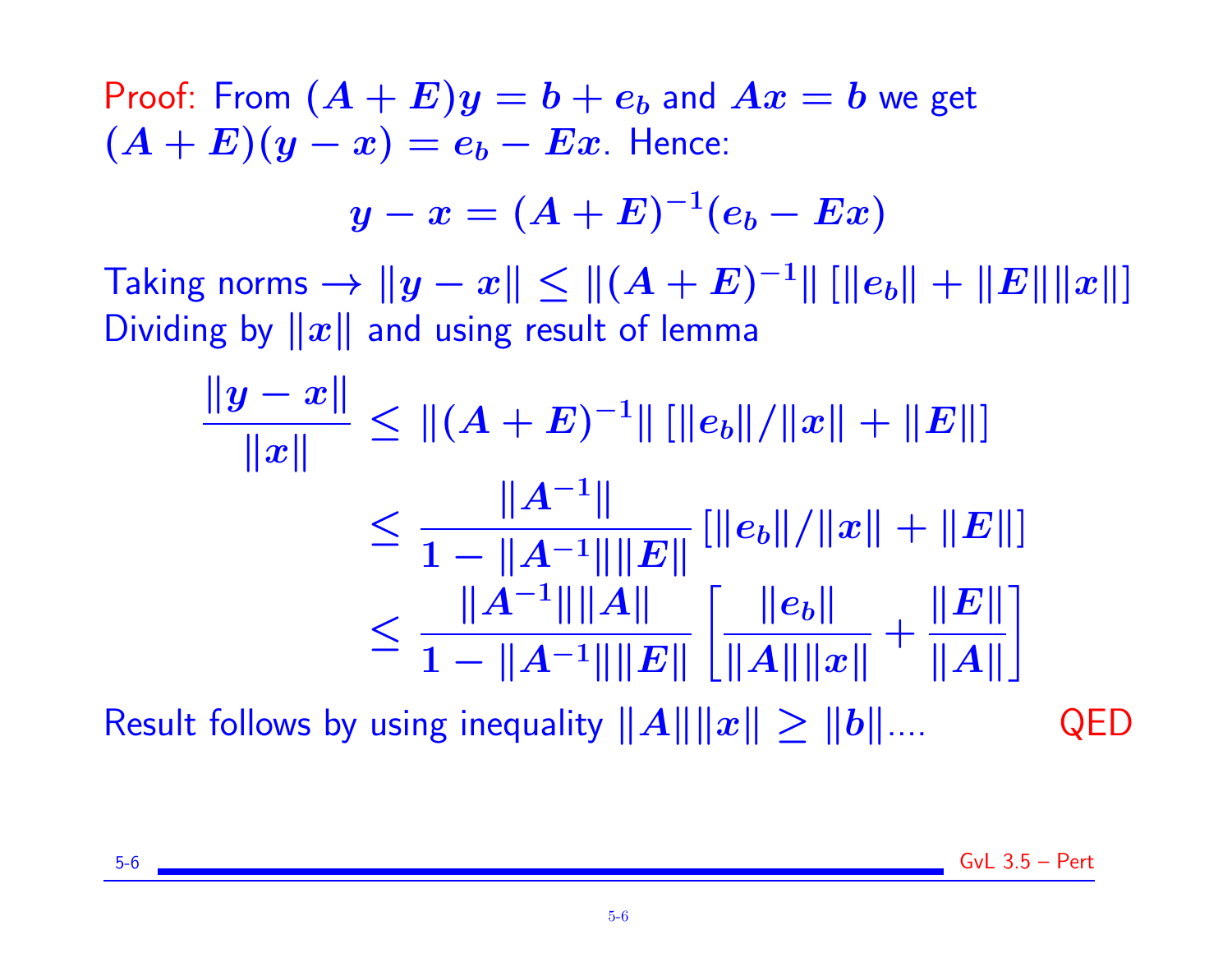The quantity  $|\kappa(A) = ||A|| ||A^{-1}||$  is called the condition number of the linear system with respect to the norm  $\|\cdot\|$ . When using the  $p$ -norms we write:

$$
\kappa_p(A)=\|A\|_p\|A^{-1}\|_p
$$

Note:  $\kappa_2(A) \,=\, \sigma_{max}(A)/\sigma_{min}(A) \,=\,$  ratio of largest to smallest singular values of A. Allows to define  $\kappa_2(A)$  when A is not square.

Determinant \* is not\* a good indication of sensitivity

Small eigenvalues \*do not\* always give a good indication of poor conditioning.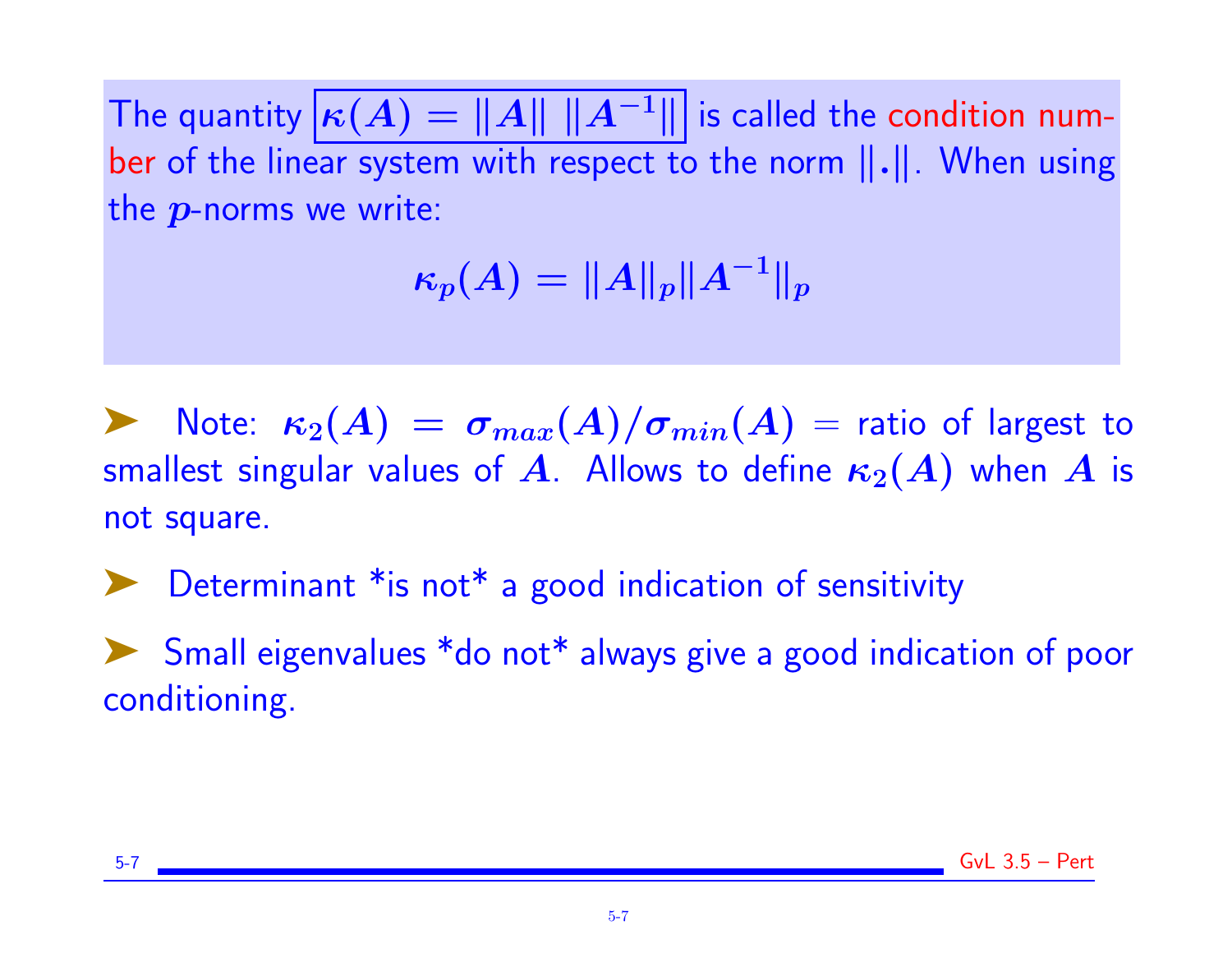Example: Consider, for a large  $\alpha$ , the  $n \times n$  matrix

$$
A = I + \alpha e_1 e_n^T
$$

► Inverse of A is :  $A^{-1} = I - \alpha e_1 e_n^T$  > For the ∞-norm we have

$$
||A||_{\infty} = ||A^{-1}||_{\infty} = 1 + |\alpha|
$$

$$
\kappa_{\infty}(A) = (1 + |\alpha|)^2.
$$

so that

Example 2 Can give a very large condition number for a large  $\alpha$  – but all the eigenvalues of  $\boldsymbol{A}$  are equal to one.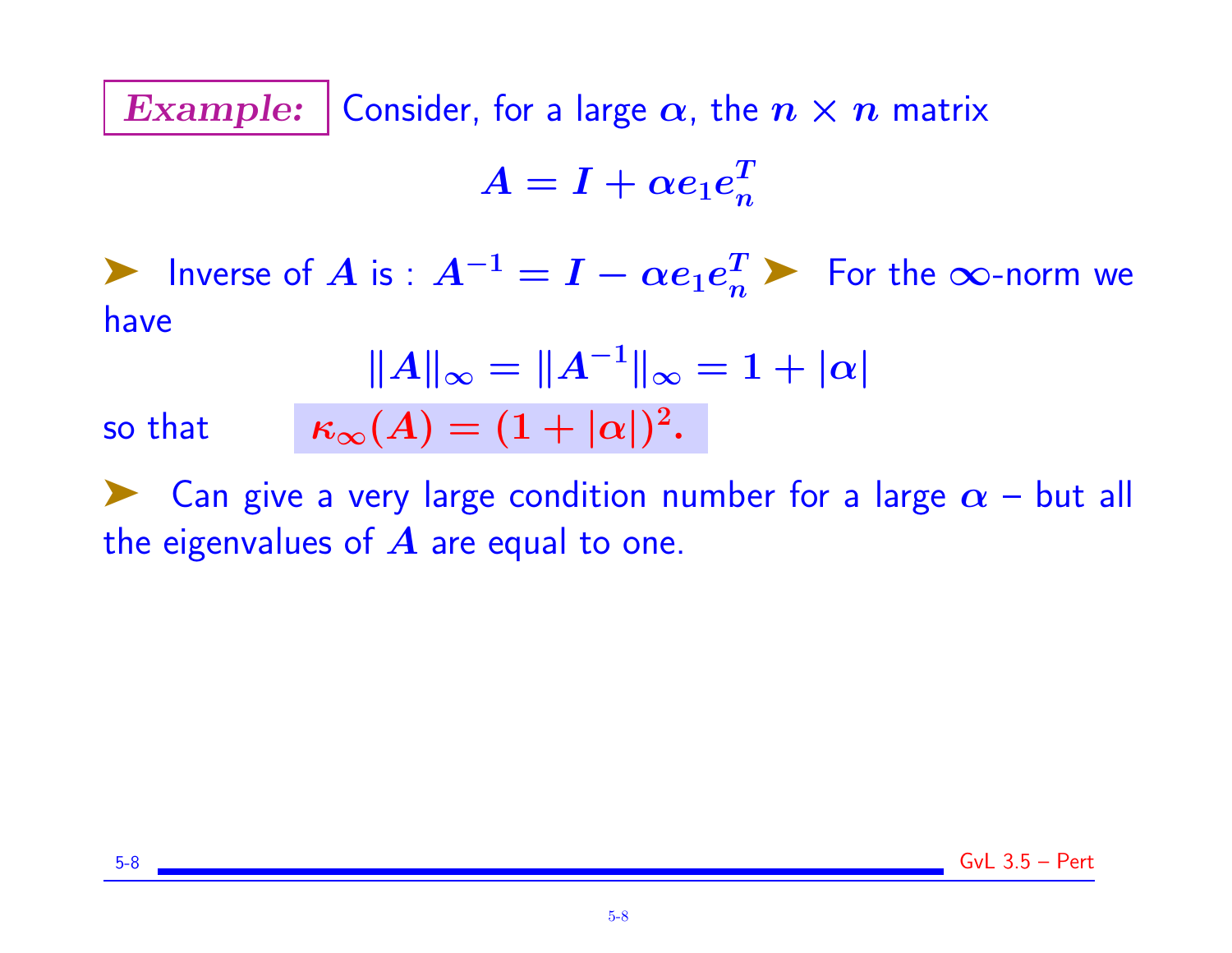- $\boxed{\mathbb{Z}_{01}}$  Show that  $\kappa(I) = 1$ ;
- $\boxed{\mathbb{Z}_{22}}$  Show that  $\kappa(A) \geq 1$ ;
- $\mathbb{Z}_{3}$  Show that  $\kappa(A) = \kappa(A^{-1})$
- $\boxed{\mathbb{Z}_{\mathbb{D}_4}}$  Show that for  $\alpha\neq 0$ , we have  $\kappa(\alpha A)=\kappa(A)$

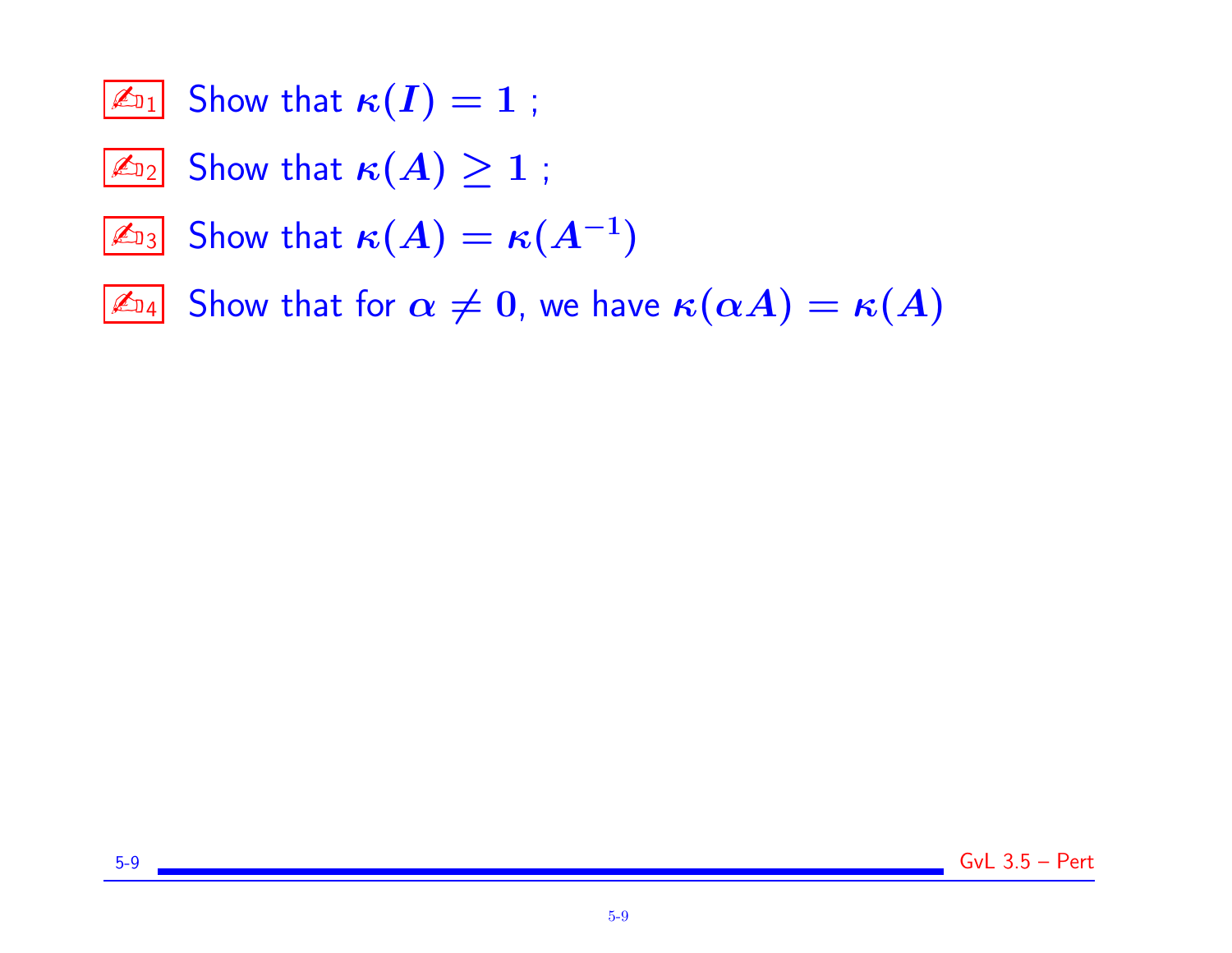Simplification when  $e_b = 0$ :  $\|x - y\|$  $\Vert x \Vert$ ≤  $||A^{-1}|| ||E||$  $1 - \|A^{-1}\| \|E\|$ Simplification when  $E = 0$ :  $\|x - y\|$  $\Vert x \Vert$  $\leq$   $||A^{-1}|| ||A||$  $\|e_b\|$  $\|b\|$ 

Slightly less general form: Assume that  $||E||/||A|| \leq \delta$  and  $||e_b||/||b|| \leq \delta$  and  $\delta \kappa(A) < 1$  then

$$
\frac{\|x-y\|}{\|x\|} \leq \frac{2\delta \kappa(A)}{1-\delta \kappa(A)}
$$

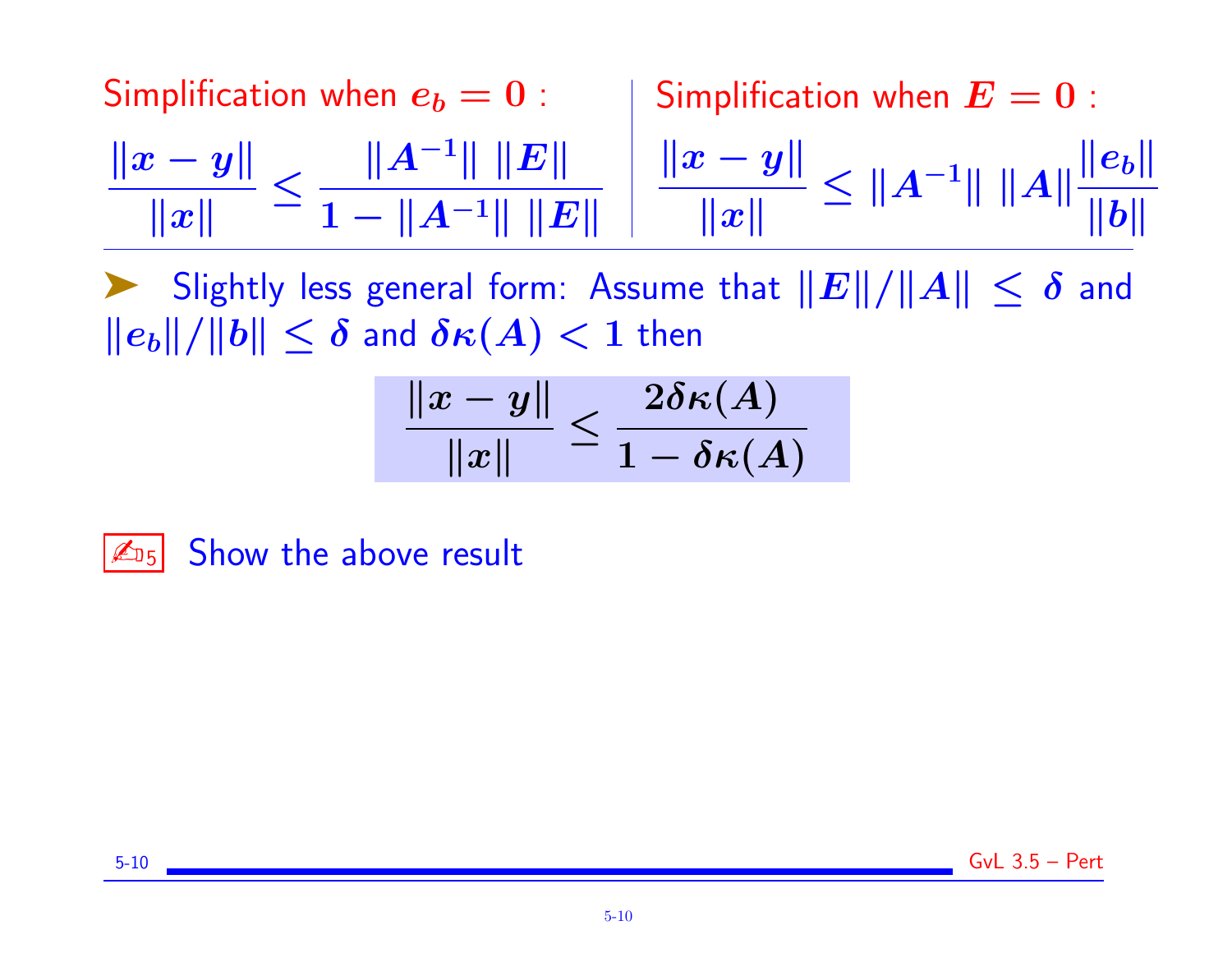# Another common form:

THEOREM 2: Let  $(A + \Delta A)y = b + \Delta b$  and  $Ax = b$ where  $\|\Delta A\| \leq \epsilon \|E\|$ ,  $\|\Delta b\| \leq \epsilon \|e_b\|$ , and assume that  $\|\epsilon\|A^{-1}\|\|E\| < 1$ . Then  $\|x - y\|$  $\Vert x \Vert$ ≤  $\epsilon$   $||A^{-1}||$   $||A||$  $1 - \epsilon \|A^{-1}\| \|E\|$  $\|e_b\|$  $\|b\|$  $+$  $\|E\|$  $\|A\|$  $\setminus$ 

► Results to be seen later are of this type.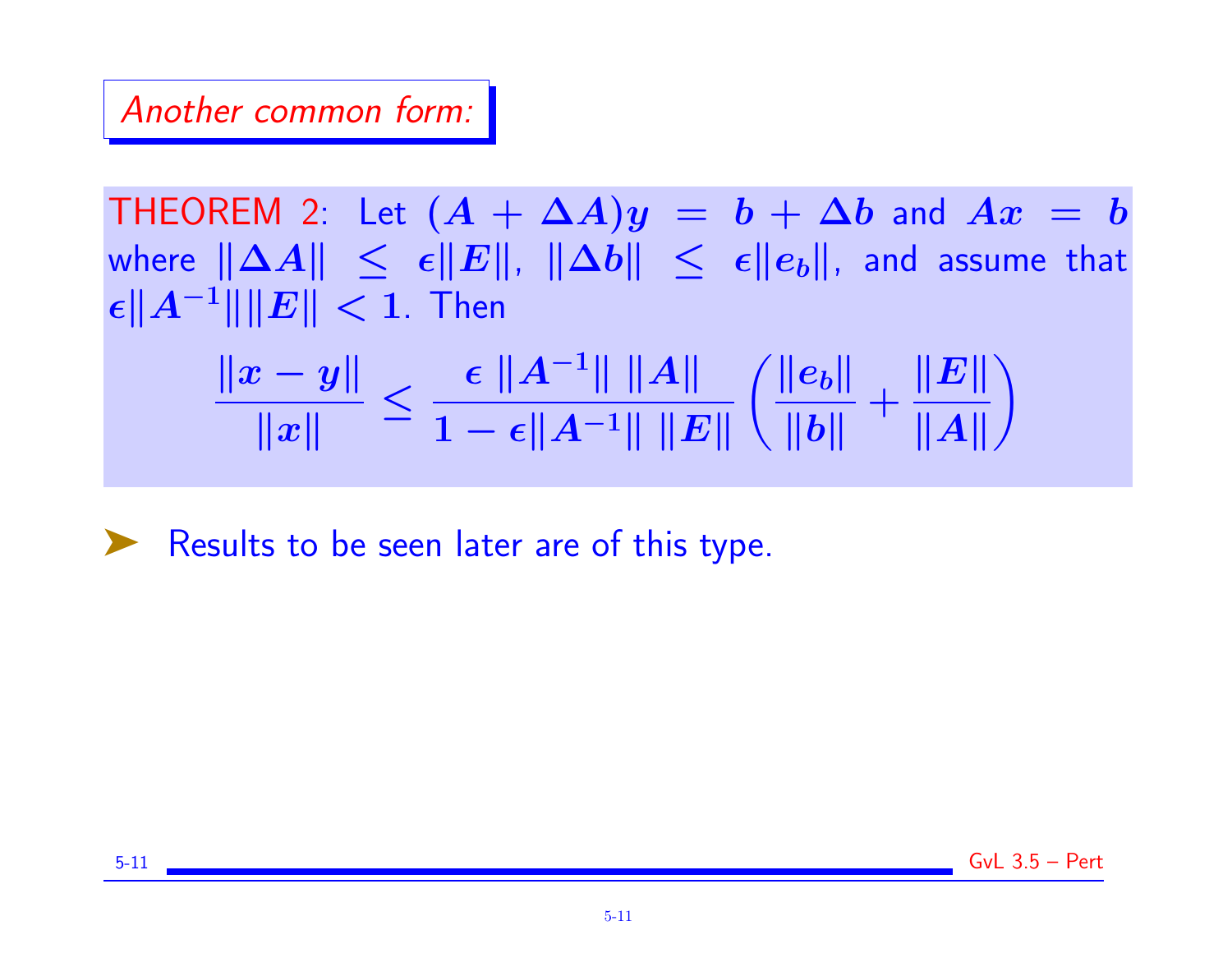## Normwise backward error

 $\blacktriangleright$  We solve  $Ax = b$  and find an approximate solution  $y$ 

Question: Find smallest perturbation to apply to  $A, b$  so that \*exact\* solution of perturbed system is  $y$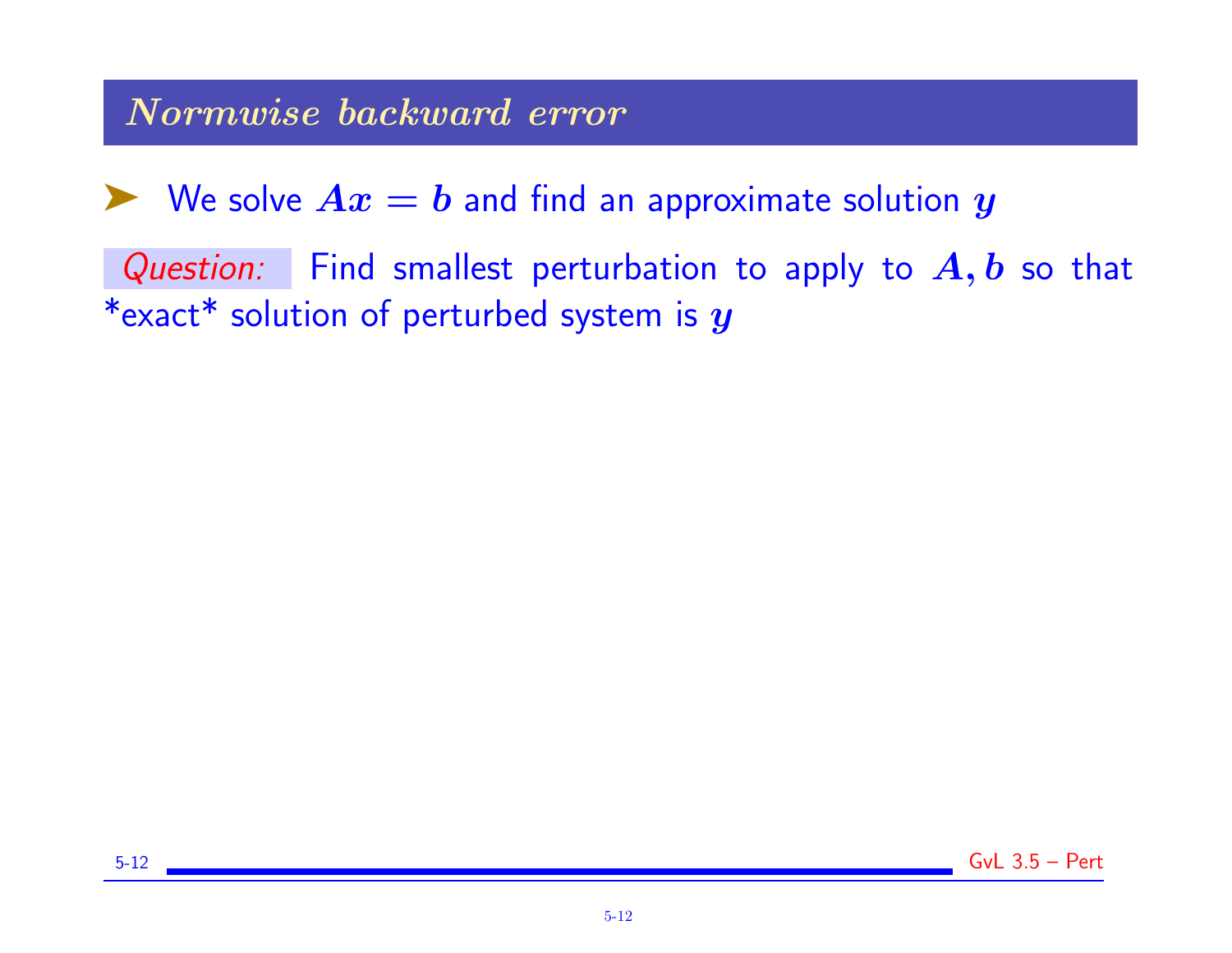Normwise backward error in just A or b

Suppose we model entire perturbation in RHS b.

Let 
$$
r = b - Ay
$$
 be the residual.  
Then y satisfies  $Ay = b + \Delta b$  with  $\Delta b = -r$  exactly.

The relative perturbation to the RHS is  $\frac{\|r\|}{\|b\|}$ .

Suppose we model entire perturbation in matrix A.

$$
\blacktriangleright \text{ Then } y \text{ satisfies } \left( A + \frac{ry^T}{y^T y} \right) y = b
$$

The relative perturbation to the matrix is

$$
\left\|\frac{ry^T}{y^Ty}\right\|_2/\|A\|_2=\frac{\|r\|_2}{\|A\|\|y\|_2}
$$

5-13 GvL 3.5 – Pert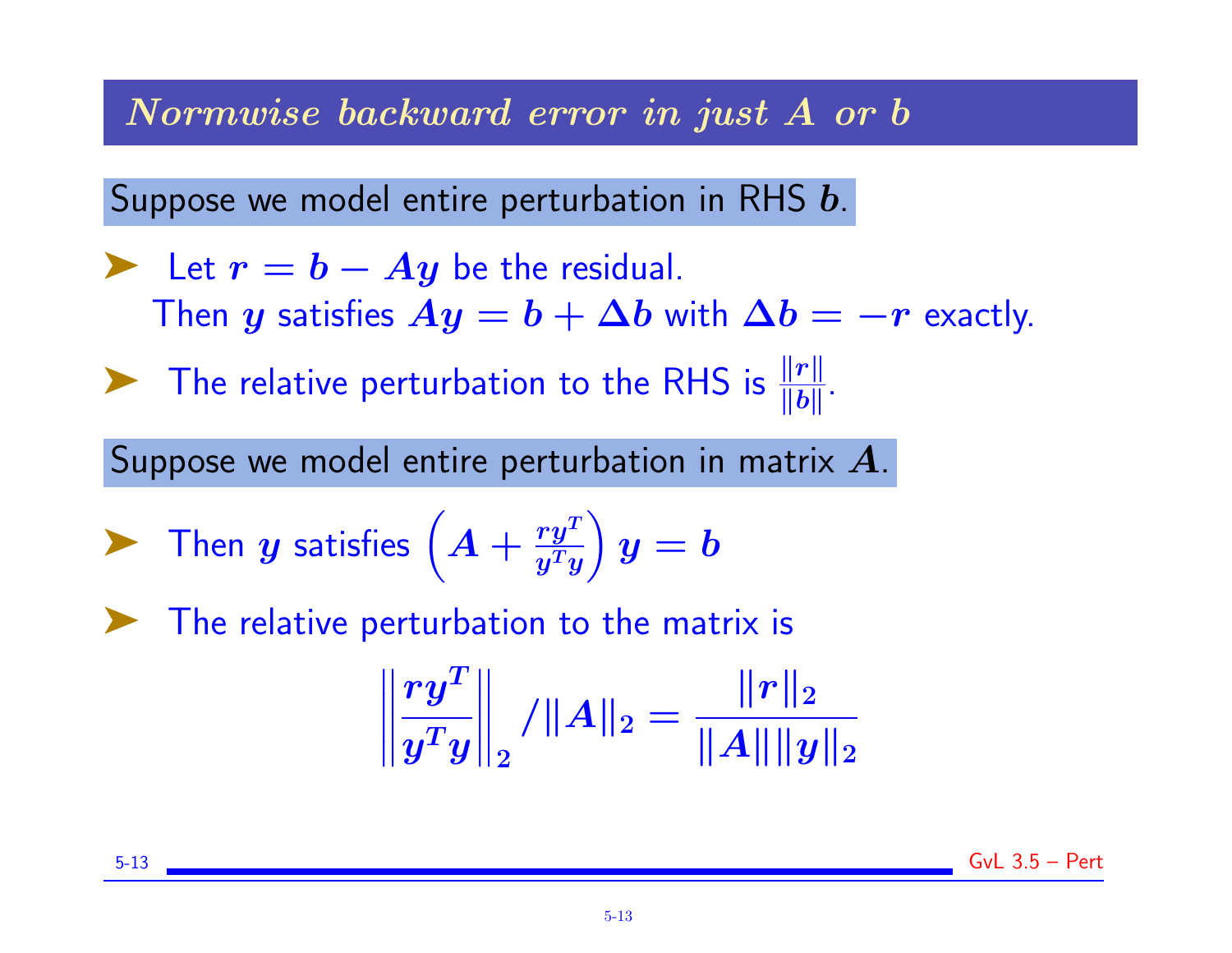### Normwise backward error in both A & b

For a given  $y$  and given perturbation directions  $E, e_b$ , we define the Normwise backward error:

$$
\eta_{E,e_b}(y) = \min \{ \epsilon \mid (A + \Delta A)y = b + \Delta b; \\ \text{where $\Delta A, \Delta b$ satisfy: } \ \|\Delta A\| \leq \epsilon \|E\|; \\ \text{and} \quad \|\Delta b\| \leq \epsilon \|e_b\| \}
$$

In other words  $\boldsymbol{\eta_{E,e_b}(y)}$  is the smallest  $\boldsymbol{\epsilon}$  for which

$$
(1) \begin{cases} (A + \Delta A)y = & b + \Delta b; \\ \|\Delta A\| \leq \epsilon \|E\|; & \|\Delta b\| \leq \epsilon \|e_b\| \end{cases}
$$

 $5-14$  Gyl  $3.5 -$  Pert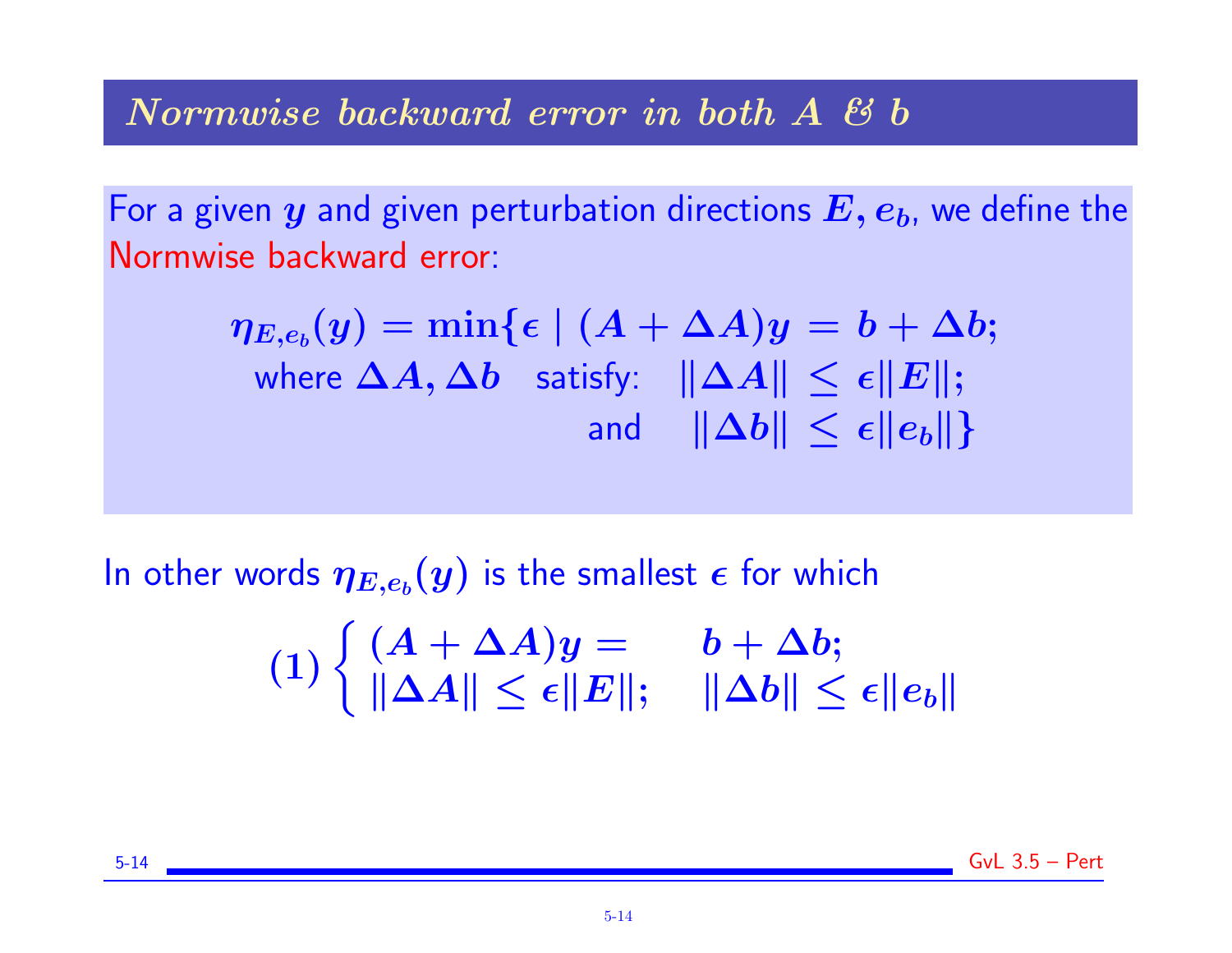$\blacktriangleright$  y is given (a computed solution). E and  $e_b$  to be selected (most likely 'directions of perturbation for  $A$  and  $b'$ ).

$$
\blacktriangleright
$$
 Typical choice:  $E = A$ ,  $e_b = b$ 

 $\mathbb{Z}_{6}$  Explain why this is not unreasonable

Let  $r = b - Ay$ . Then we have:

THEOREM 3:  $\mid \eta_{E,e_b}(y)=\frac{\lVert r \rVert}{\lVert E \rVert \lVert y \rVert_{\lVert x \rVert}}$  $\|E\| \|y\|+\|e_b\|$ 

Normwise backward error is for case  $E = A, e_b = b$ :

$$
\eta_{A,b}(y)=\tfrac{\|r\|}{\|A\|\|y\|+\|b\|}
$$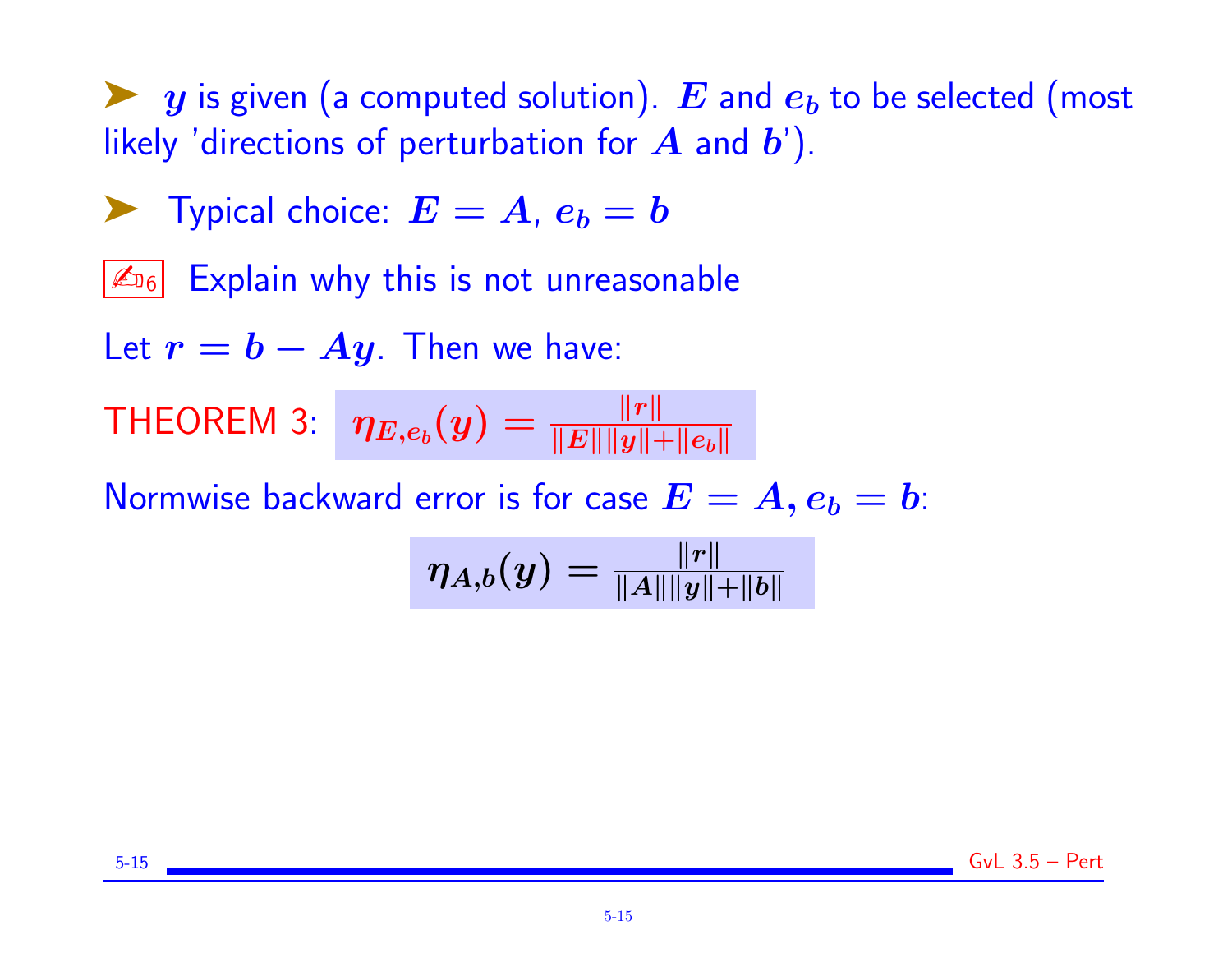$|\mathcal{L}_{17}|$  Show how this can be used in practice as a means to stop some iterative method which computes a sequence of approximate solutions to  $Ax = b$ .

 $|\mathbb{Z}_{^{18}}|$  Consider the  $6\times 6$  Vandermonde system  $Ax\,=\,b$  where  $a_{ij}=j^{2(i-1)}$ ,  $b=A\ast[1,1,\cdots,1]^T$ . We perturb  $A$  by  $E$ , with  $|E| \leq 10^{-10} |A|$  and b similarly and solve the system. Evaluate the backward error for this case. Evaluate the forward bound provided by Theorem 2. Comment on the results.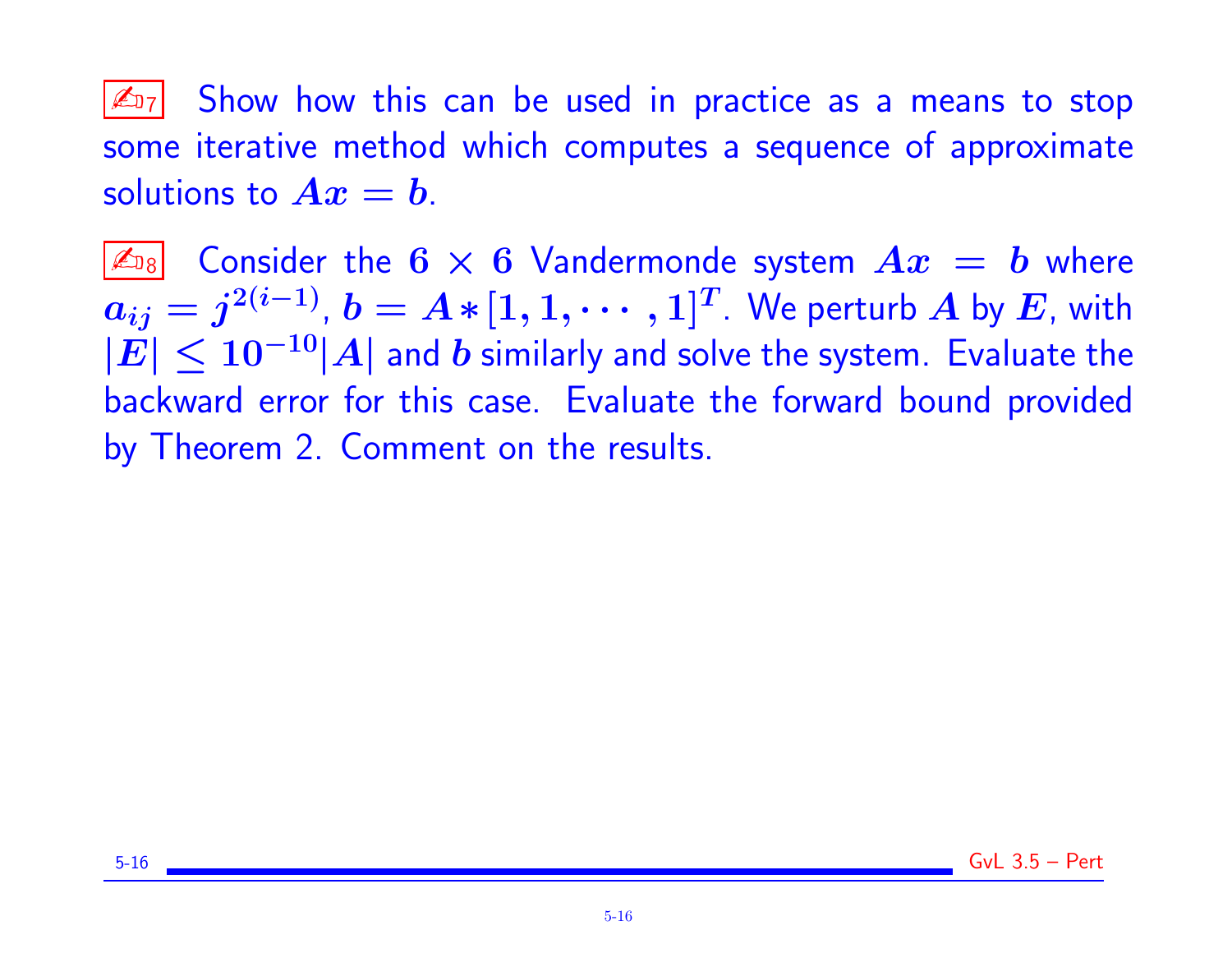## Estimating condition numbers.

Often we just want to get a lower bound for condition number [it is 'worse than ...']

- ► We want to estimate  $||A|| ||A^{-1}||$ .
- ► The norm  $||A||$  is usually easy to compute but  $||A^{-1}||$  is not.

► We want: Avoid the expense of computing  $A^{-1}$  explicitly.

#### Idea:

- Select a vector v so that  $||v|| = 1$  but  $||Av|| = \tau$  is small.
- $\triangleright$  Then:  $||A^{-1}|| \geq 1/\tau$  (show why) and:

$$
\kappa(A) \geq \tfrac{\|A\|}{\tau}
$$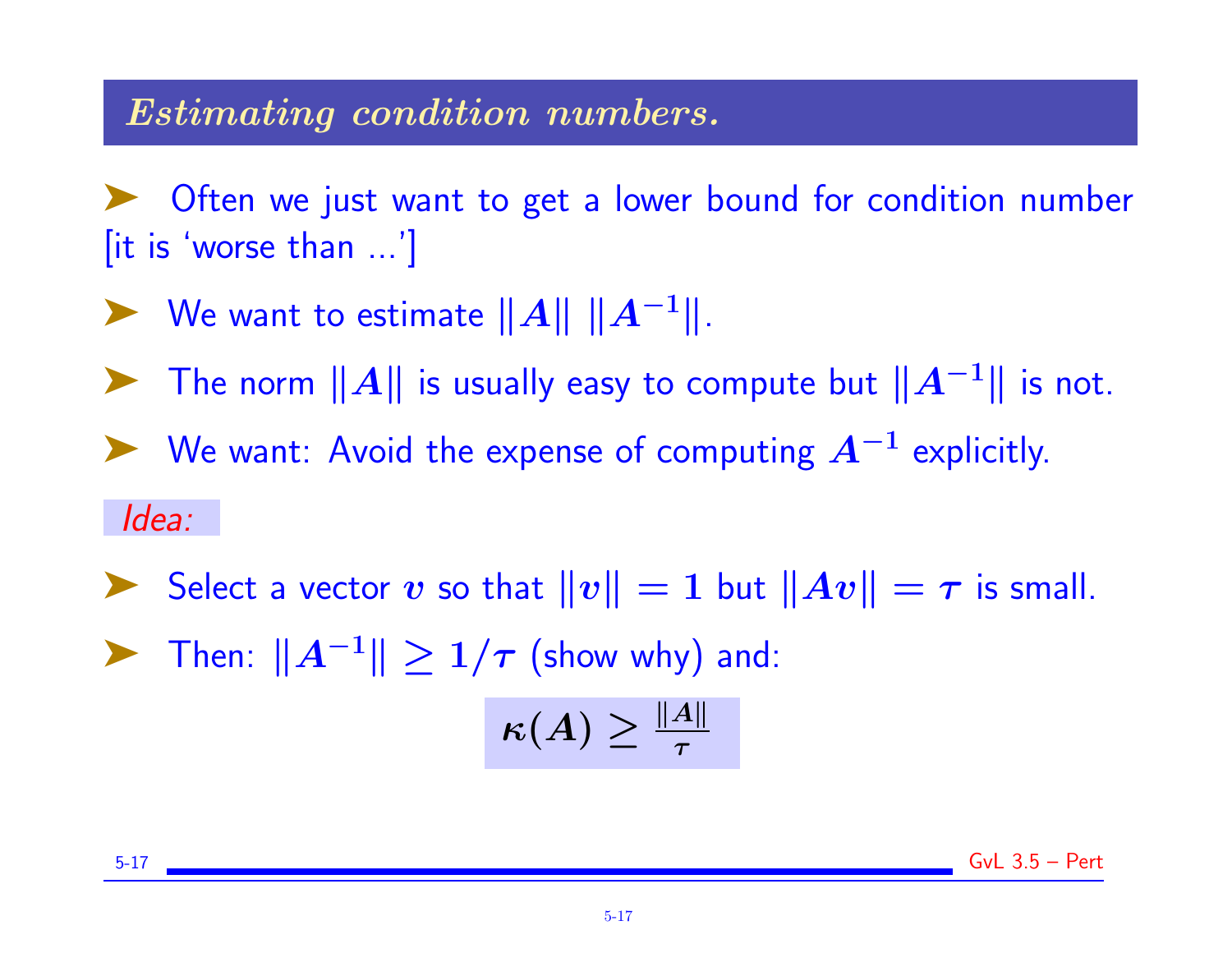$\blacktriangleright$  Condition number worse than  $||A||/\tau$ .

**Example 1** Typical choice for v: choose  $[\cdots \pm 1 \cdots]$  with signs chosen on the fly during back-substitution to maximize the next entry in the solution, based on the upper triangular factor from Gaussian Elimination.

Similar techniques used to estimate condition numbers of large matrices in matlab.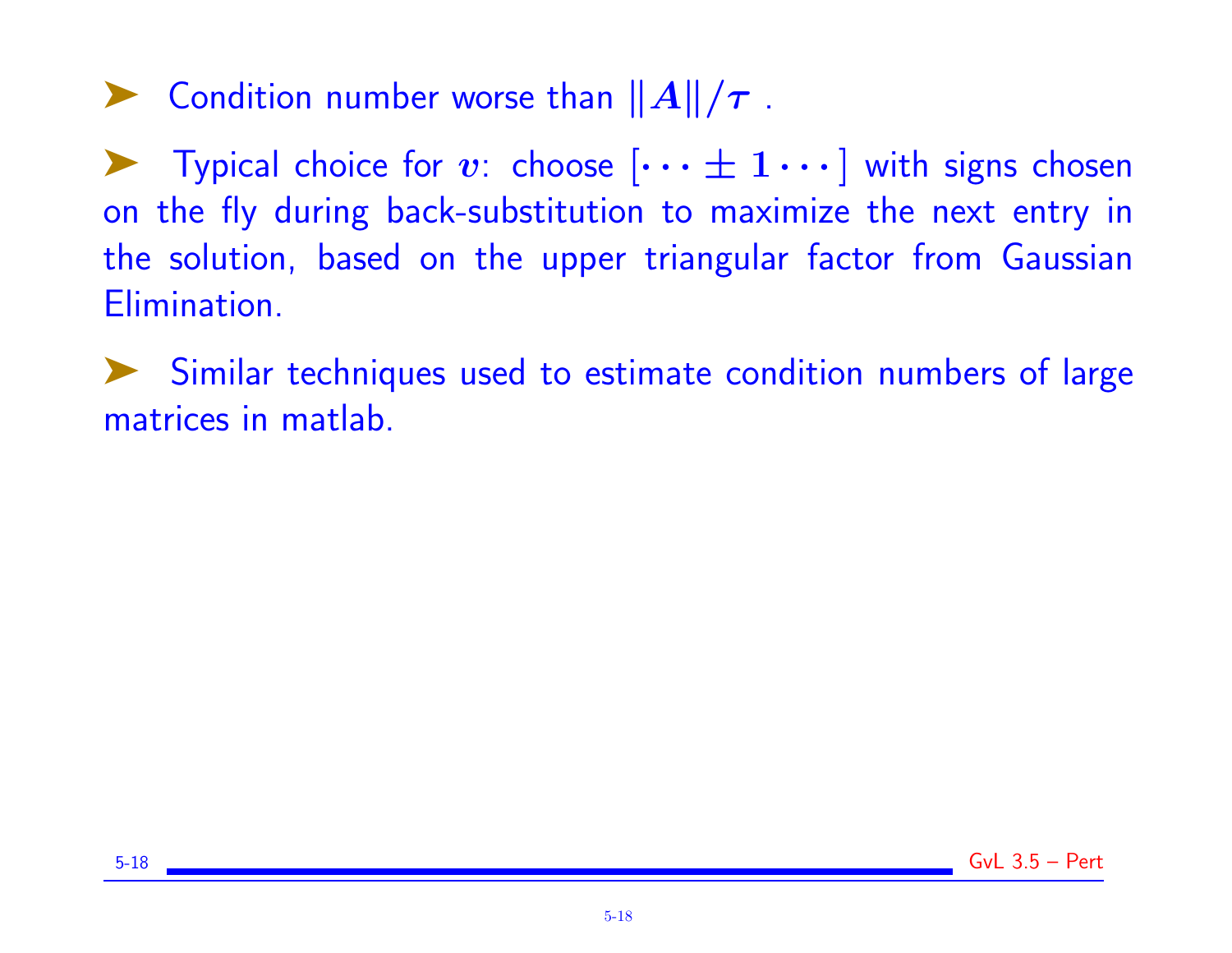Condition numbers and near-singularity

 $\blacktriangleright$  1/ $\kappa \approx$  relative distance to nearest singular matrix.

Let  $A, B$  be two  $n \times n$  matrices with A nonsingular and B singular. Then

$$
\frac{1}{\kappa(A)} \leq \frac{\|A-B\|}{\|A\|}
$$

Proof: B singular  $\rightarrow$   $\exists x \neq 0$  such that  $Bx = 0$ .

 $||x|| = ||A^{-1}Ax|| \le ||A^{-1}|| \, ||Ax|| = ||A^{-1}|| ||(A - B)x||$  $\leq$   $||A^{-1}|| ||A - B|| ||x||$ 

Divide both sides by  $||x|| \times \kappa(A) = ||x|| ||A|| ||A^{-1}||$  First QED.

5-19 GvL 3.5 – Pert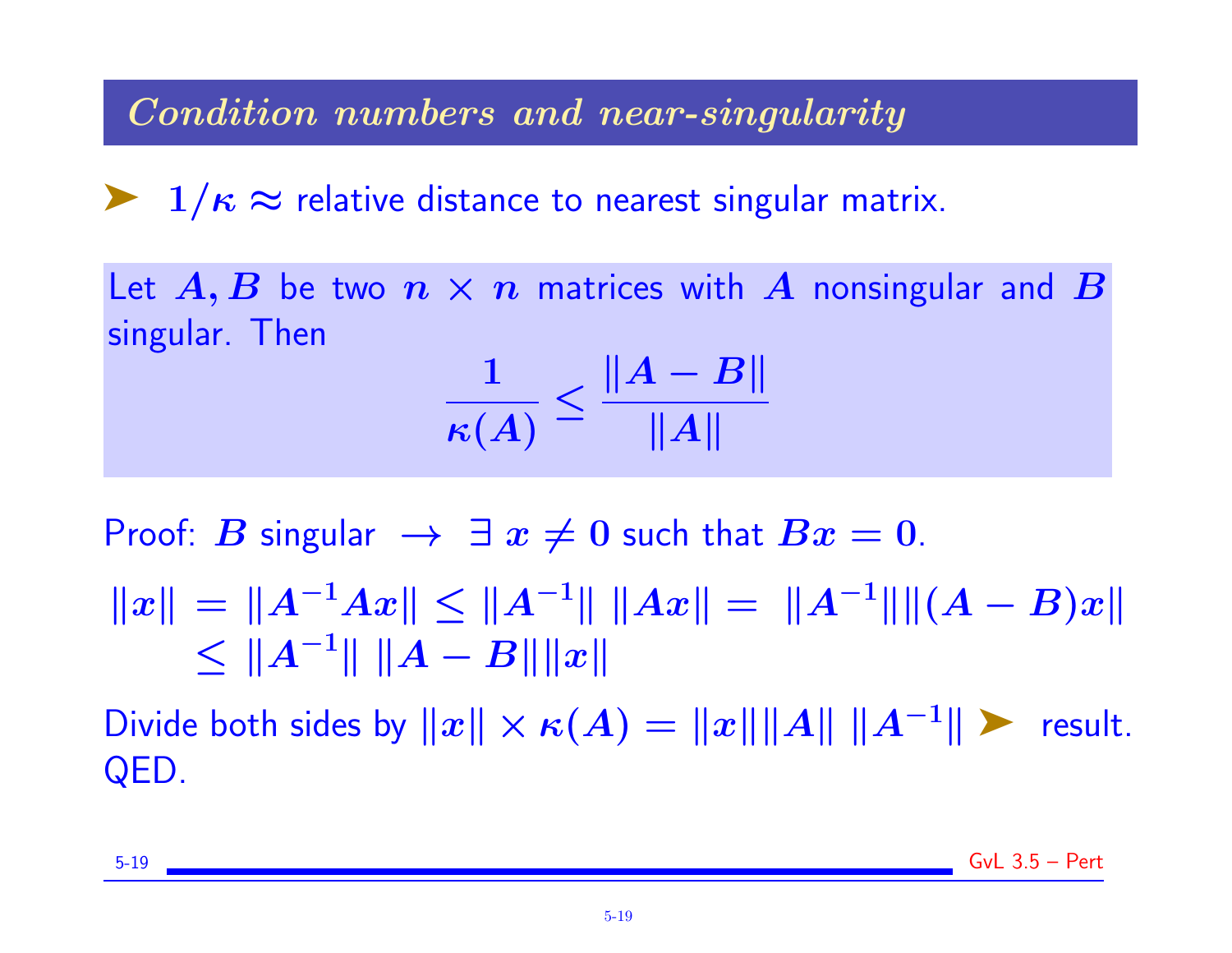

let 
$$
A = \begin{pmatrix} 1 & 1 \ 1 & 0.99 \end{pmatrix}
$$
 and  $B = \begin{pmatrix} 1 & 1 \ 1 & 1 \end{pmatrix}$   
Then  $\frac{1}{\kappa_1(A)} \le \frac{0.01}{2}$   $\kappa_1(A) \ge \frac{2}{0.01} = 200$ .  
  
 $\blacktriangleright$  It can be shown that (Kahan)

$$
\frac{1}{\kappa(A)} = \min_{B} \left\{ \frac{\|A-B\|}{\|A\|} \quad | \quad \det(B) = 0 \right\}
$$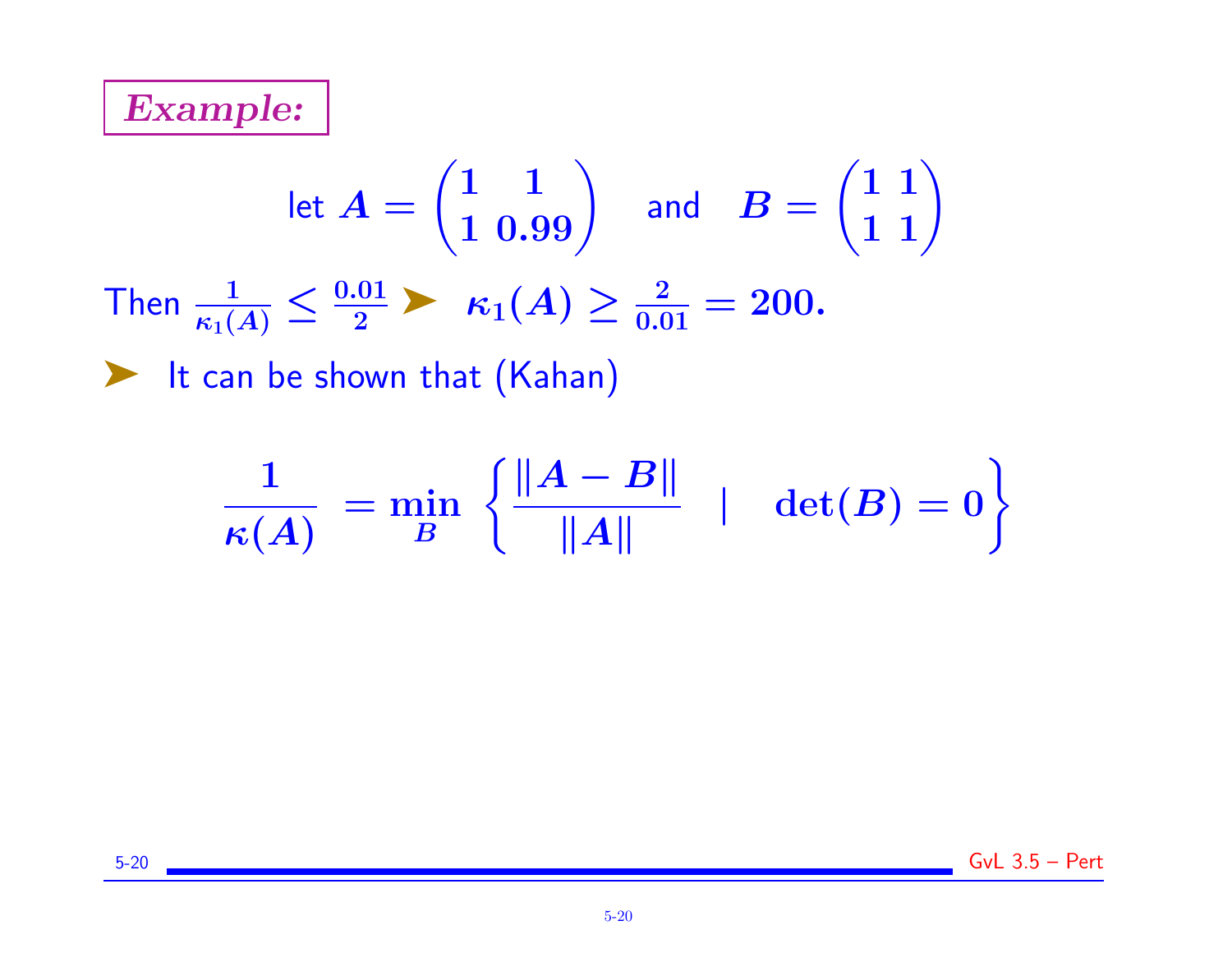# Estimating errors from residual norms

Let  $\tilde{x}$  an approximate solution to system  $Ax = b$  (e.g., computed from an iterative process). We can compute the residual norm:

$$
||r|| = ||b - A\tilde{x}||
$$

Question: How to estimate the error  $||x - \tilde{x}||$  from  $||r||$ ?

One option is to use the inequality

$$
\tfrac{\|x-\tilde x\|}{\|x\|}\leq \kappa(A)\;\tfrac{\|r\|}{\|b\|}.
$$

 $\blacktriangleright$  We must have an estimate of  $\kappa(A)$ .